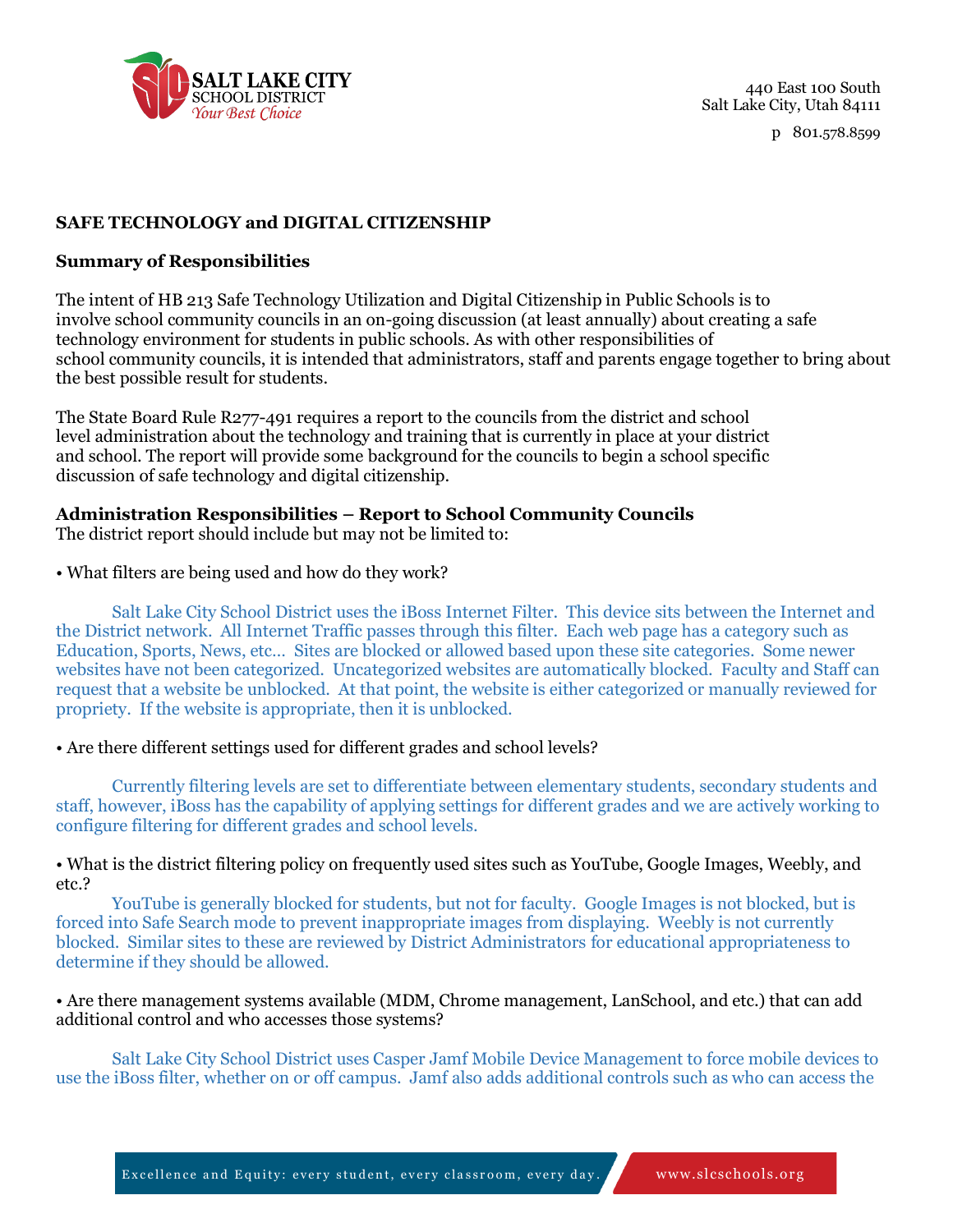## system or which applications can be installed. LanSchool is used in many of our schools to monitor student's screens during lab time.

#### • What resources does the district provide concerning educating students on safe internet use and digital citizenship?

During registration, students and parents are presented with the District's Acceptable Use Policy which outlines the District's expectation for responsible use and digital citizenship. In addition, every year, each school is responsible for reviewing responsible and acceptable use with the students. Some of the tools that schools employ are a video created by the Utah Education Telehealth Network, the NetSmartz website, Common Sense Media, and Digital Responsibility.

#### • What is the protocol in district schools when inappropriate content is accessed for students, employees and parents?

Students, parents, and employees are asked to report any inappropriate content that is accessed through the District's Internet Filter. The websites are then reviewed and blocked. If a student, parent, or employee fail to report inappropriate content and it is discovered, the District Administrator responsible for the student, parent, or employee reviews the material and may remove Internet privileges or impose other discipline. District Administrators may request a report of Internet Activity at any time. Each elementary and middle school Principal automatically receives a weekly report of Internet Activity for their school. High school Principals receive a daily report.

• Explanation of district capabilities or inability to change filtering, settings and management tools based on best practices, technological limitations, and funding. Where applicable, districts could include what is provided in connection with e-rate funding.

Salt Lake City School District chose the iBoss filtering system because it was the system chosen by UETN. This is the most cost effective solution, because UETN pays the licensing costs, while providing good filtering and reporting capabilities. Changes to the District's filtering system and/or mobile device management system would require increased funding and additional training.

## • What devices are being used and how are classes using them?

Students utilize laptops, desktops, and iPads. These devices are used accessing online and digital curriculum, testing, and for typing practice.

• What are the main applications, programs, and sites used in different classes, grade levels, and subject areas?

Canvas, Zoom, NewsELA, uen.org, LexiaPowerUp, Word Press, RazKids, Ev3 Programmer, Edcreations, Nearpod, Padlet, Popplet Lite, Voki for Education, Epic!, Quizlet Flashcards, Desmos.

• What supervision practices are in place when students are online? District filters and teacher supervision.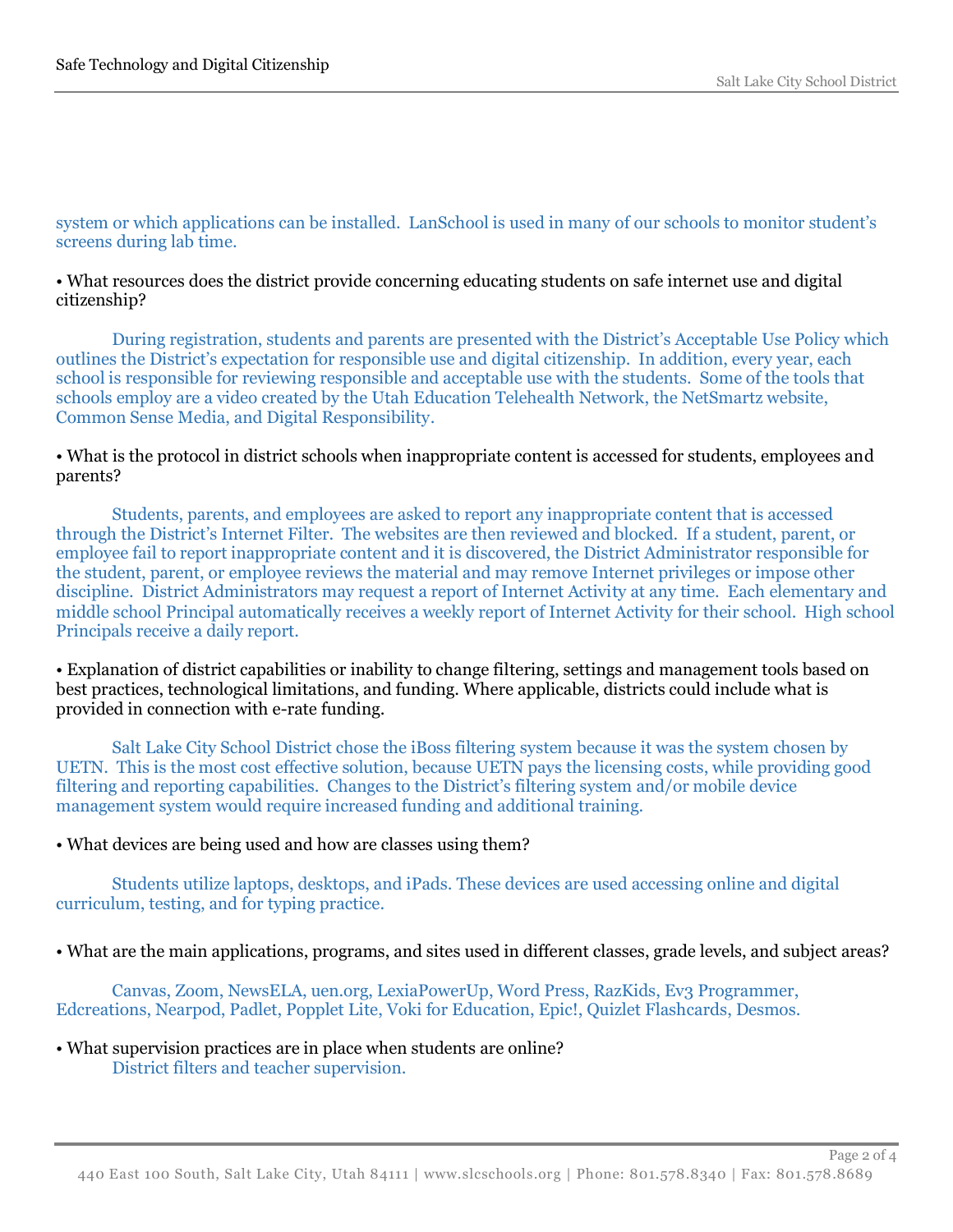• Are there management tools used that allow teachers to digitally monitor student use or limit access to some applications or sites?

Yes. Salt Lake City School District uses Lightspeed Mobile Device Management to force mobile devices to use the iBoss filter, whether on or off campus. Lightspeed also adds additional controls such as who can access the system or which applications can be installed.

## • What are the school rules when inappropriate information appears for students, staff and parents? Are there safe reporting procedures for students, staff, and parents so that reporting is safe and encouraged, when it happens?

Students, parents, and employees are asked to report any inappropriate content that is accessed through the District's Internet Filter. The websites are then reviewed and blocked. If a student, parent, or employee fail to report inappropriate content and it is discovered, the District Administrator responsible for the student, parent, or employee reviews the material and may remove Internet privileges or impose other consequences. District Administrators may request a report of Internet Activity at any time. Each elementary and middle school Principal automatically receives a weekly report of Internet Activity for their school.

## • How does the school balance access and safety appropriate for the grade levels at your school?

Mrs. Powell receives a weekly report for the district IT department that lists and searches deemed inappropriate. The report identifies the individual who made the search. Students who end up on this report are subject to loss of access computer privileges. The 1st time a student comes up as having made and inappropriate search they receive a warning. The 2nd time they have their access limited and parents are contacted.

## • What does the administration see as important opportunities for our students related to constructive, proactive technology use?

SLCSE is incorporating technology instruction into academic classes as well as academy. Two of the goals of Academy time for this year is for students to gain 21st century digital skills and engage in digital citizenship curriculum. We also have a partnership with Spy Hop for students to engage with technology they may not ordinarily be able to as well as work with adult mentors in learning techniques in using the technology through the arts. SLCSE is part of the state wide Digital Teaching and Learning grant. A portion of this grant is on Digital Citizenship. Students participate in explicit digital citizenship curriculum.

- What does the administration see as their greatest threats for your students? Keeping up with the loopholes that students can use to get around the safety measures that exist.
- What are the policies in place for devices brought from home tablets, cell phones, etc.? During in-person learning student cell phones are not allowed to be used during class.
- What does the administration see as the greatest threats for our students on the internet or online? Pornography, online predators, cyber bullying and use of social media.
- Explanation of training currently provided:

o To students about digital citizenship and safe use of technology? The mandatory topics required to fulfill the USBE Digital Literacy requirements are covered in our Academy class.